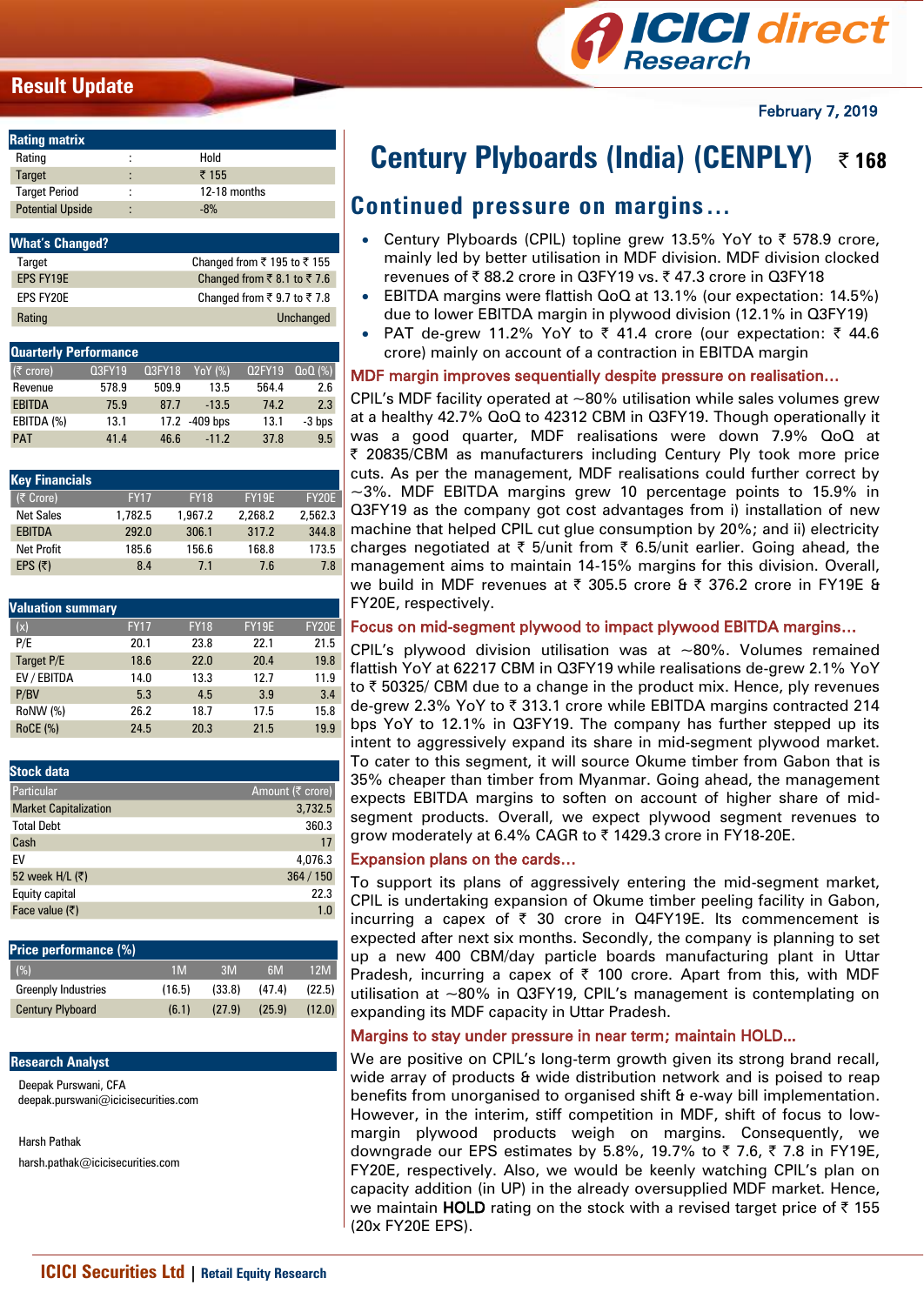

#### **Variance analysis**

| Particular                        | Q3FY19 | <b>Q3FY19E</b> | Q3FY18 | YoY Chg (%) | <b>Q2FY19</b> | $QoQ$ Chg $(\%)$ | <b>Comments</b>                                              |
|-----------------------------------|--------|----------------|--------|-------------|---------------|------------------|--------------------------------------------------------------|
| <b>Net Sales</b>                  | 578.9  | 578.7          | 509.9  | 13.5        | 564.4         | 2.6              | Topline growth can be attributed to incremental contribution |
|                                   |        |                |        |             |               |                  | from MDF division                                            |
| Other Income                      | 1.6    | 1.3            | 4.2    | $-62.9$     | 1.0           | 57.0             |                                                              |
|                                   |        |                |        |             |               |                  |                                                              |
| <b>Material Consumed</b>          | 253.5  | 257.5          | 204.0  | 24.3        | 239.7         | 5.8              |                                                              |
| <b>Purchase of Stock in Trade</b> | 64.4   | 63.4           | 84.0   | $-23.3$     | 61.8          | 4.2              |                                                              |
| <b>Employee Benefit Expenses</b>  | 81.0   | 83.9           | 72.3   | 12.1        | 84.0          | $-3.6$           |                                                              |
| Other Expenses                    | 113.2  | 89.2           | 89.2   | 26.9        | 111.7         | 1.3              |                                                              |
|                                   |        |                |        |             |               |                  |                                                              |
| <b>EBITDA</b>                     | 75.9   | 83.7           | 87.7   | $-13.5$     | 74.2          | 2.3              |                                                              |
| EBITDA Margin (%)                 | 13.1   | 14.5           | 17.2   | $-409$ bps  | 13.1          | -3 bps           | Margin contraction was on account of significant margin      |
|                                   |        |                |        |             |               |                  | decline in plywood division                                  |
| <b>Depreciation</b>               | 13.6   | 11.3           | 26.3   | $-48.3$     | 11.3          | 20.8             |                                                              |
| Interest                          | 6.3    | 10.0           | 6.3    | $-0.3$      | 15.5          | $-59.7$          |                                                              |
| <b>PBT</b>                        | 57.7   | 63.7           | 59.4   | $-2.9$      | 48.5          | 19.0             |                                                              |
| Taxes                             | 16.3   | 19.1           | 12.8   | 27.5        | 10.6          | 52.6             |                                                              |
| <b>PAT</b>                        | 41.4   | 44.6           | 46.6   | $-11.2$     | 37.8          | 9.5              | De-growth was led by EBITDA margin contraction               |

Source: Company, ICICI Direct Research

| <b>Change in estimates</b> |             |          |            |              |            |            |            |                                                                                          |
|----------------------------|-------------|----------|------------|--------------|------------|------------|------------|------------------------------------------------------------------------------------------|
| <b>Particulars</b>         | <b>FY18</b> |          |            | <b>FY19E</b> |            |            | FY20E      | Comments                                                                                 |
| $(5$ crore)                |             | % change | <b>Old</b> | <b>New</b>   | $%$ change | <b>Old</b> | <b>New</b> | $%$ change                                                                               |
| Revenue                    | 1,967.2     | $-8.8$   | 2,301.0    | 2,268.2      | $-1.4$     | 2.670.2    | 2,562.3    | -4.0 We factor in management guidance                                                    |
| EBITDA                     | 306.1       | $-8.9$   | 345.0      | 317.2        | $-8.1$     | 402.6      | 344.8      | $-14.4$                                                                                  |
| <b>EBITDA Margin (%)</b>   | 15.6        | $-4$ bps | 15.0       | 14.0         | $-102$ bps | 15.1       | 13.5       | -164 bps We factor in lower margins in line with management<br>commentary                |
| <b>PAT</b>                 | 156.6       | $-19.0$  | 179.1      | 168.8        | $-5.8$     | 216.1      | 173.5      | -19.7 Downward revision of EBITDA margins and higher tax rate<br>led to lower PAT growth |
| EPS $(5)$                  | 7.1         | $-19.0$  | 8.1        | 7.6          | $-5.8$     | 9.7        | 7.8        | $-19.7$                                                                                  |

Source: Company, ICICI Direct Research

| <b>Assumptions</b>               |              |             |             |         |                    |              |       |                                                        |
|----------------------------------|--------------|-------------|-------------|---------|--------------------|--------------|-------|--------------------------------------------------------|
|                                  |              |             |             |         | Earlier<br>Current |              |       | <b>Comments</b>                                        |
| <b>Volume Assumptions</b>        | <b>FY16</b>  | <b>FY17</b> | <b>FY18</b> | FY19E   | FY20E              | <b>FY19E</b> | FY20E |                                                        |
| Plywood & Veneer(In CBM)         | 241,794      | 251,720     | 253,922     | 260,338 | 284,096            | 266,664      |       | 292.271 We tweak our estimates                         |
| MDF (CBM)                        | $\mathbf{0}$ |             | 48,307      | 141,743 | 179,955            | 127,668      |       | 162,000 We increase our MDF volume estimates given the |
|                                  |              |             |             |         |                    |              |       | higher utilization and improved performance in Q3FY19  |
|                                  |              |             |             |         |                    |              |       |                                                        |
| Laminate Sheets (In Mn)          | 4.3          | 5.0         | 5.5         | 5.7     | 6.3                | 5.7          | 6.6   |                                                        |
| Pre-laminated Boards (In Mn SQM) | 1.0          | 0.9         | 1.4         | 0.0     | 0.0                | 0.0          | 0.0   |                                                        |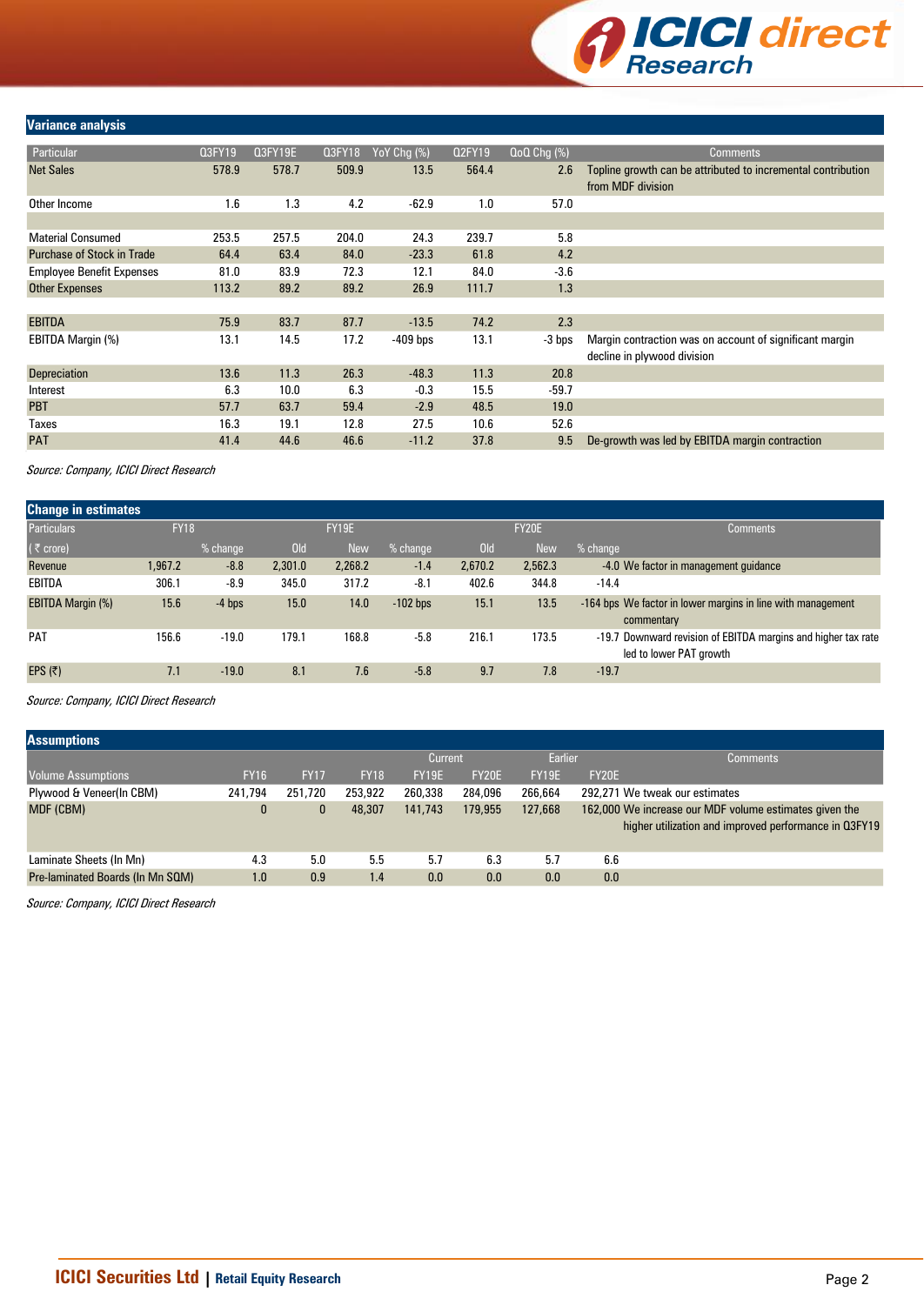

# **Conference Call Highlights**

- Business strategy: CPIL has strategised to aggressively penetrate the mid-segment plywood market, which is  $\sim$ 45% of the overall plywood industry. It finds immense opportunity from the affordable housing to cater to. In the particle boards segment, it is planning to set up a new 400 CBM/day manufacturing plant in UP at a capex of ₹ 100 crore
- Plywood performance: Plywood & allied products division's utilisation was at ~80%. Volume remained flattish YoY at 62217 CBM in Q3FY19 while realisations de-grew 2.1% YoY to ₹ 50325/CBM due to a change in product mix. As a result, ply revenues de-grew 2.3% YoY to ₹ 313.1 crore in Q3FY19. EBITDA margins contracted 214 bps YoY to 12.1%. The company has shifted its focus to the mid-segment plywood products and plans to aggressively increase its share in this segment as well. With this, the management guided that margins will take a hit in the medium term.
- **MDF division:** CPIL's MDF facility operated at  $\sim$ 80% utilisation, while sales volumes grew 42.7% QoQ to 42312 CBM in Q3FY19. With manufacturers including Century Ply taking more price cuts, MDF realisations for the company were down by 5% in Q3FY19. The management indicated that MDF realisations could further correct by  $\sim$ 3%. On a positive note, MDF margins are back in double-digits at 15.9% (from 5.9% in Q2FY19), albeit much lower than previously anticipated margins of 20%+. It is also contemplating on MDF capacity expansion and could come out with a decision on this front soon.
- Cost control measures in MDF: CPIL installed a machine that has reduced glue consumption. As a result, glue consumption has gone down by 20%. Additionally, glue costs have gone down in the past month. Also, the company had a dispute on per unit electricity cost with the electricity board, which has now been settled. As an outcome, the negotiated rate has been settled at  $\bar{z}$  5 per unit from  $\bar{\tau}$  6.5/ unit earlier. Glue and electricity cost are the two major cost components in MDF manufacturing. With cost for both these components reduced, the company aims to maintain 14-15% EBITDA margins for MDF
- Timber peeling expansion: Okume timber from Gabon is 35% cheaper than timber from Myanmar. Gabon Okume is adequate raw material for mid-segment products. Hence, to support its plans of aggressively entering the mid-segment market, the company is undertaking expansion of Okume timber peeling facility in Gabon incurring a capex of  $\bar{\tau}$  30 crore in Q4FY19E. Expected commencement is after 6 months
- Forex losses: CPIL incurred forex losses to the tune of  $\bar{\tau}$  19.86 crore in 9MFY19. Of this,  $\bar{\tau}$  10.34 crore is borrowing cost and ₹ 9.52 crore has been booked at EBITDA level
- **Debt:** The company's debt is at ₹468 crore as of Q3FY19. The net D/E of the company stands at 0.2
- Distribution network: CPIL has a distribution network of 18000 for laminates and 5000-5500 for plywood. The company aims to increase this reach to 30000 and 15000 for laminates and plywood, respectively in the next 1-1.5 years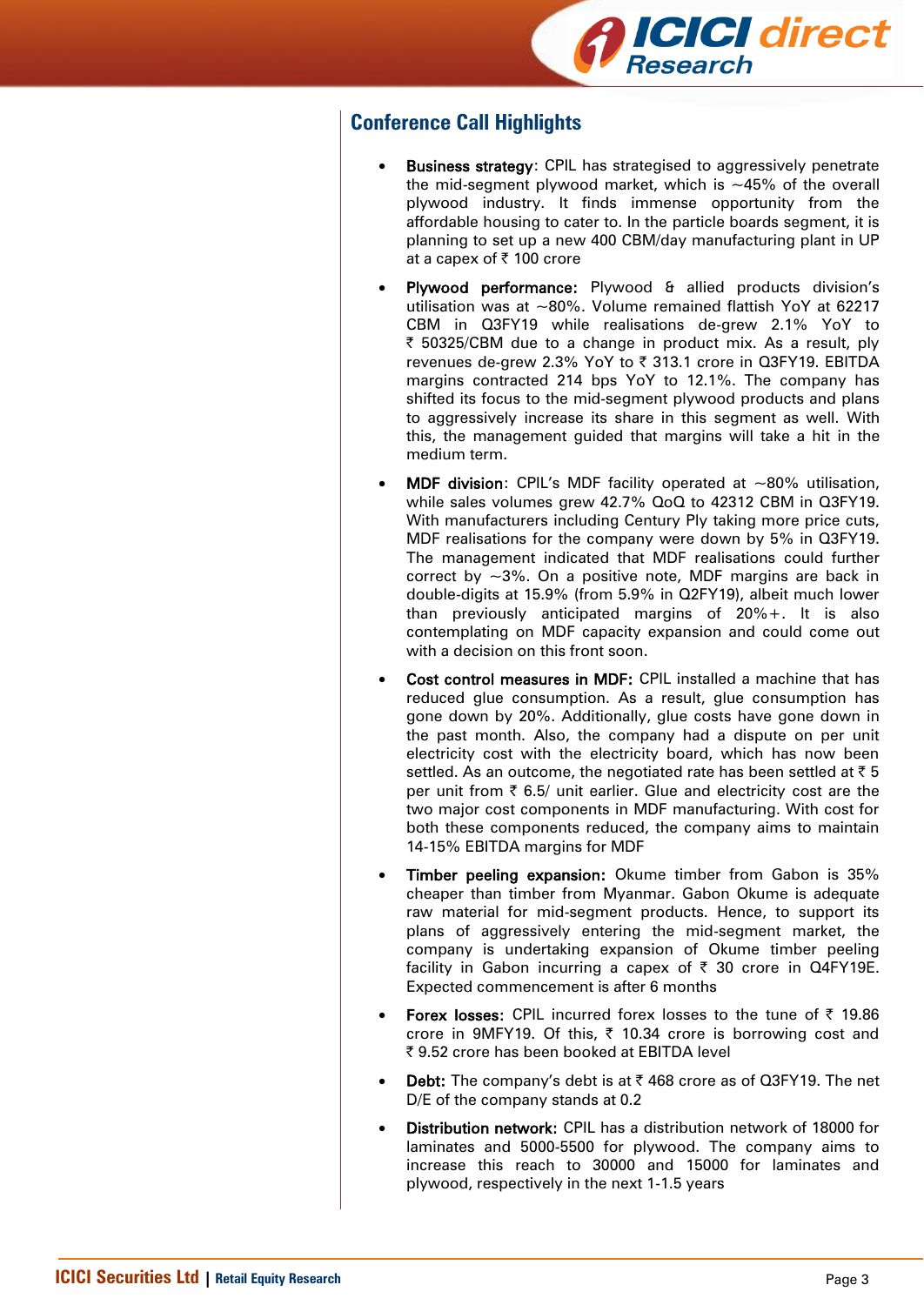



# **Company Analysis**



Source: Company, ICICI Direct Research

**Exhibit 3: Plywood sales volume and average realisation**



Source: Company, ICICI Direct Research



Source: Company, ICICI Direct Research

Source: Company, ICICI Direct Research

#### **Exhibit 4: Plywood revenue and growth trend**





#### **Exhibit 6: Quarterly laminate & allied products EBIT & EBIT margin**  $\frac{1}{2}$ 11.5 7.8 7.5  $8.9$   $\phantom{0}$  $6.8$ 10.2 13.6 4.0 8.0 12.0 16.0 Q3FY18 Q4FY18 Q1FY19 Q2FY19 Q3FY19 (| crore) 4.0 8.0 12.0 16.0 (%) EBIT **EBIT Margin (RHS)**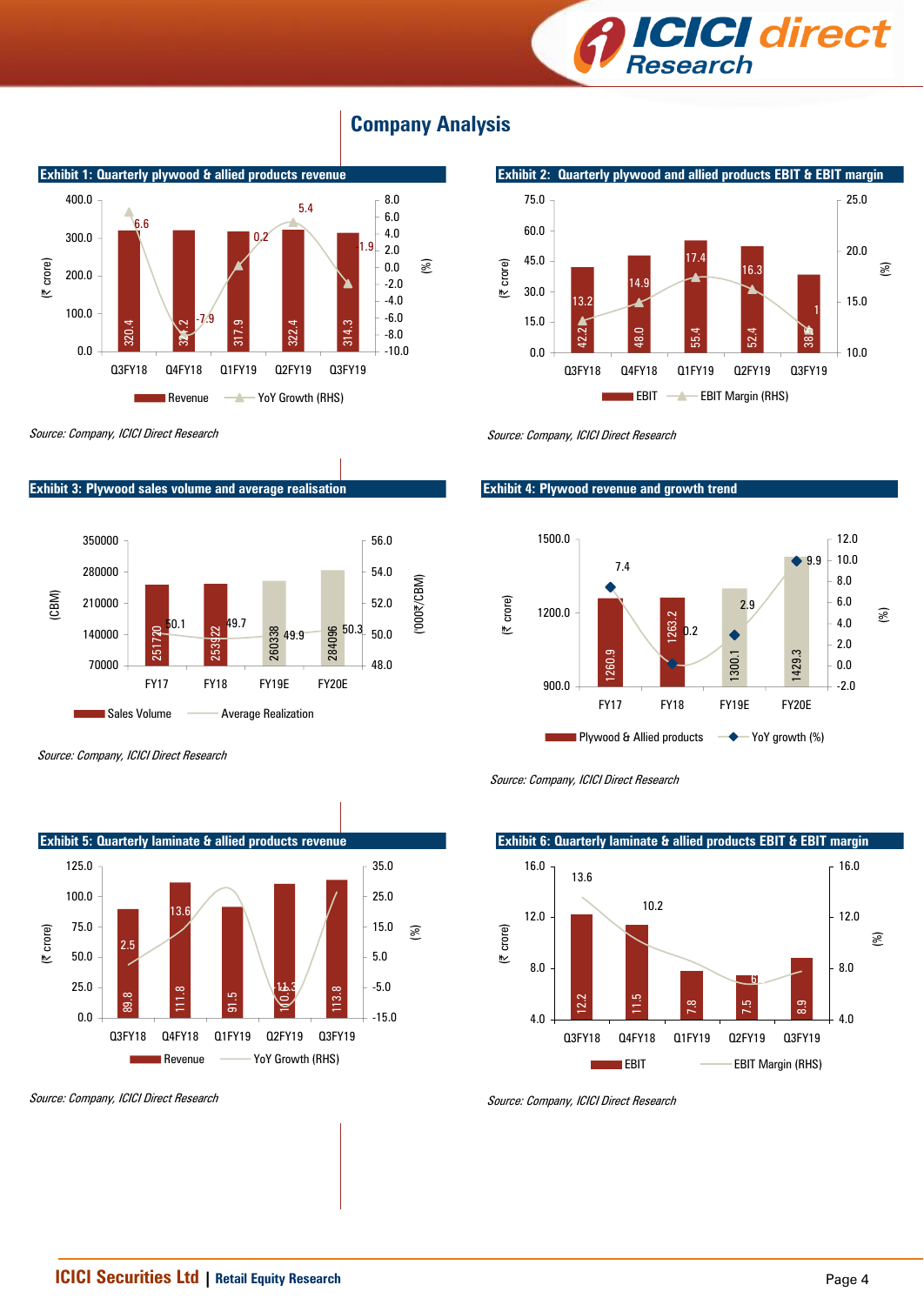



Source: Company, ICICI Direct Research





Source: Company, ICICI Direct Research

**Exhibit 8: Laminate revenue and growth trend**



Source: Company, ICICI Direct Research



Source: Company, ICICI Direct Research



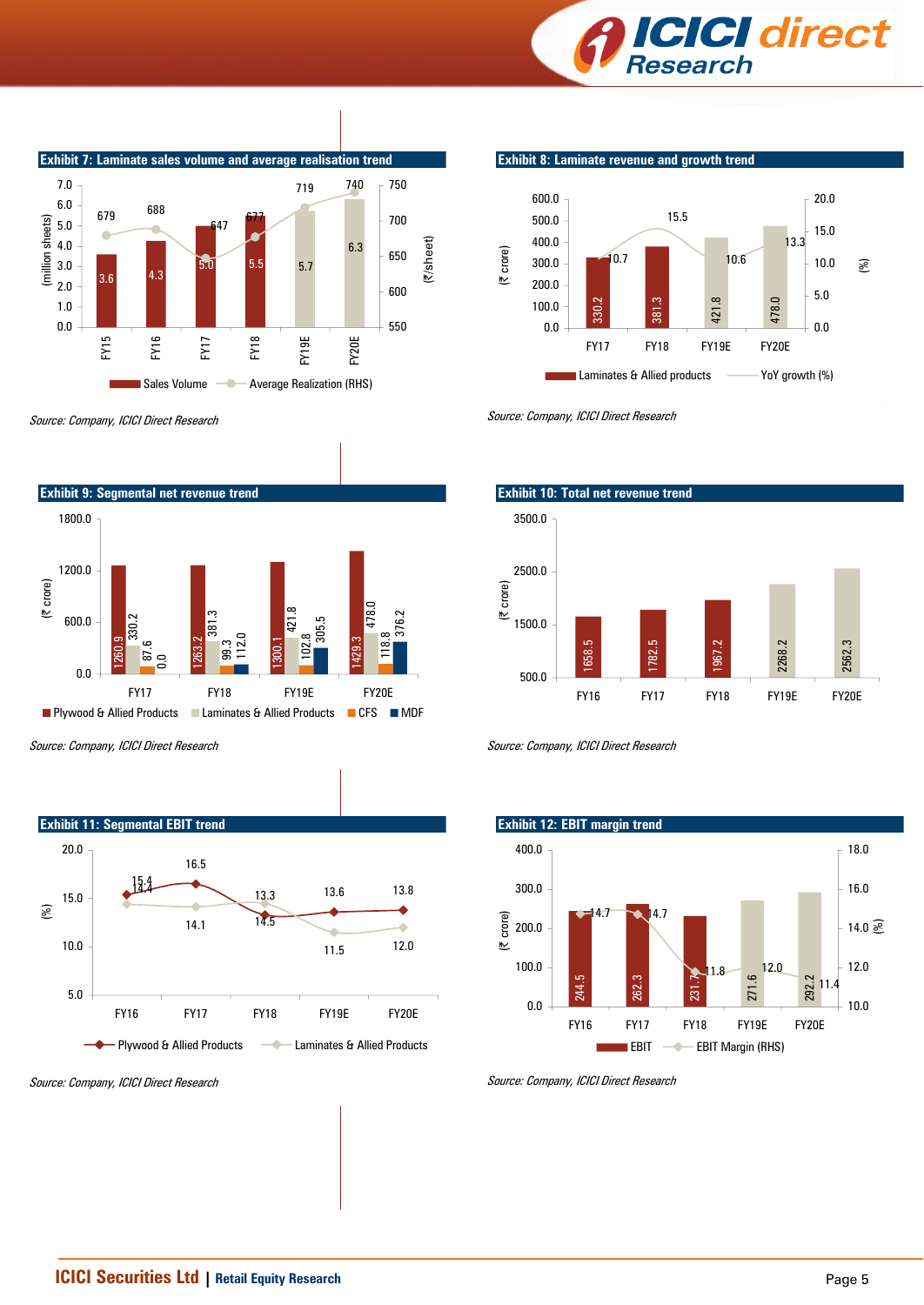

#### **Exhibit 13: PAT growth trend**



Source: Company, ICICI Direct Research

#### **Exhibit 14: RoE and RoCE trend**

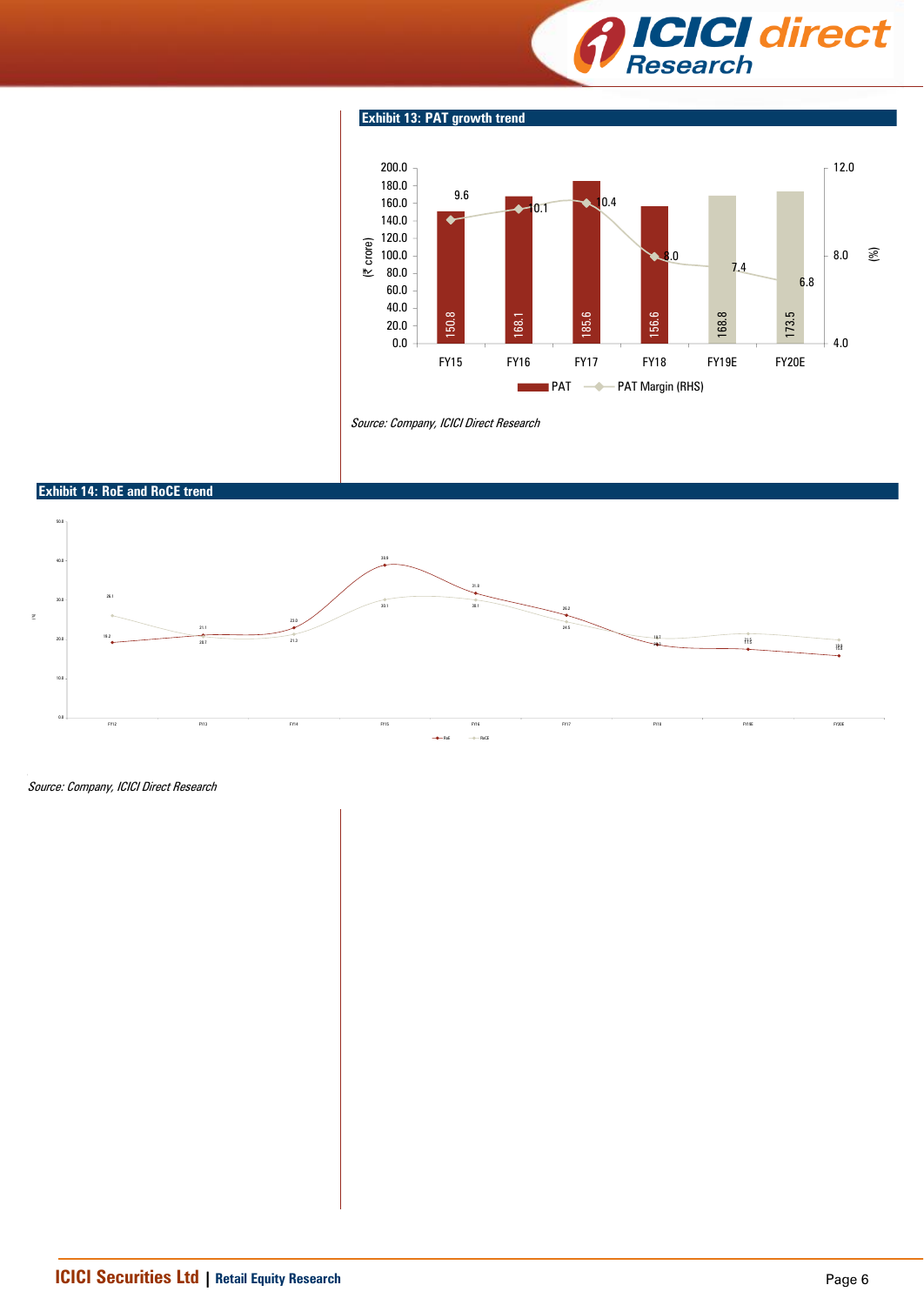

We have a **HOLD** recommendation on CPIL with a target price of ₹ 155/share. Our target price implies 20x FY20E EPS.

# **Valuation**

We are positive on CPIL's long-term growth given its strong brand recall, wide array of products & wide distribution network and is poised to reap benefits from unorganised to organised shift & e-way bill implementation. However, in the interim, stiff competition in MDF, shift of focus to lowmargin plywood products have weighed on CPIL's margins. Consequently, we downgrade our EPS estimates by 5.8%, 19.7% to  $\bar{z}$  7.6, | 7.8 in FY19E, FY20E, respectively. Also, we would keenly watch CPIL's plan on capacity addition (in Uttar Pradesh) in the already oversupplied MDF market. Hence, we maintain HOLD recommendation on the stock with a revised TP of  $\bar{\tau}$  155 (20x FY20E EPS).

|              | <b>Exhibit 15: Valuation Metrics</b> |        |                           |         |      |                  |             |             |
|--------------|--------------------------------------|--------|---------------------------|---------|------|------------------|-------------|-------------|
|              | <b>Sales</b>                         | Growth | <b>EPS</b>                | Growth  | PE.  | <b>EV/EBITDA</b> | <b>RoNW</b> | <b>RoCE</b> |
|              | $(5 \text{ cr})$                     | (%)    | $(\overline{\mathbf{x}})$ | (%)     | (x)  | (x)              | (%)         | (%)         |
| <b>FY16</b>  | 1658.5                               | 6.0    | 7.6                       | 11.4    | 22.2 | 14.2             | 31.8        | 30.1        |
| <b>FY17</b>  | 1782.5                               | 7.5    | 8.4                       | 10.4    | 20.1 | 14.0             | 26.2        | 24.5        |
| <b>FY18</b>  | 1967.2                               | 10.4   | 7.1                       | $-15.6$ | 23.8 | 13.3             | 18.7        | 20.3        |
| FY19E        | 2268.2                               | 15.3   | 7.6                       | 7.8     | 22.1 | 12.7             | 17.5        | 21.5        |
| <b>FY20E</b> | 2562.3                               | 13.0   | 7.8                       | 2.8     | 21.5 | 11.9             | 15.8        | 19.9        |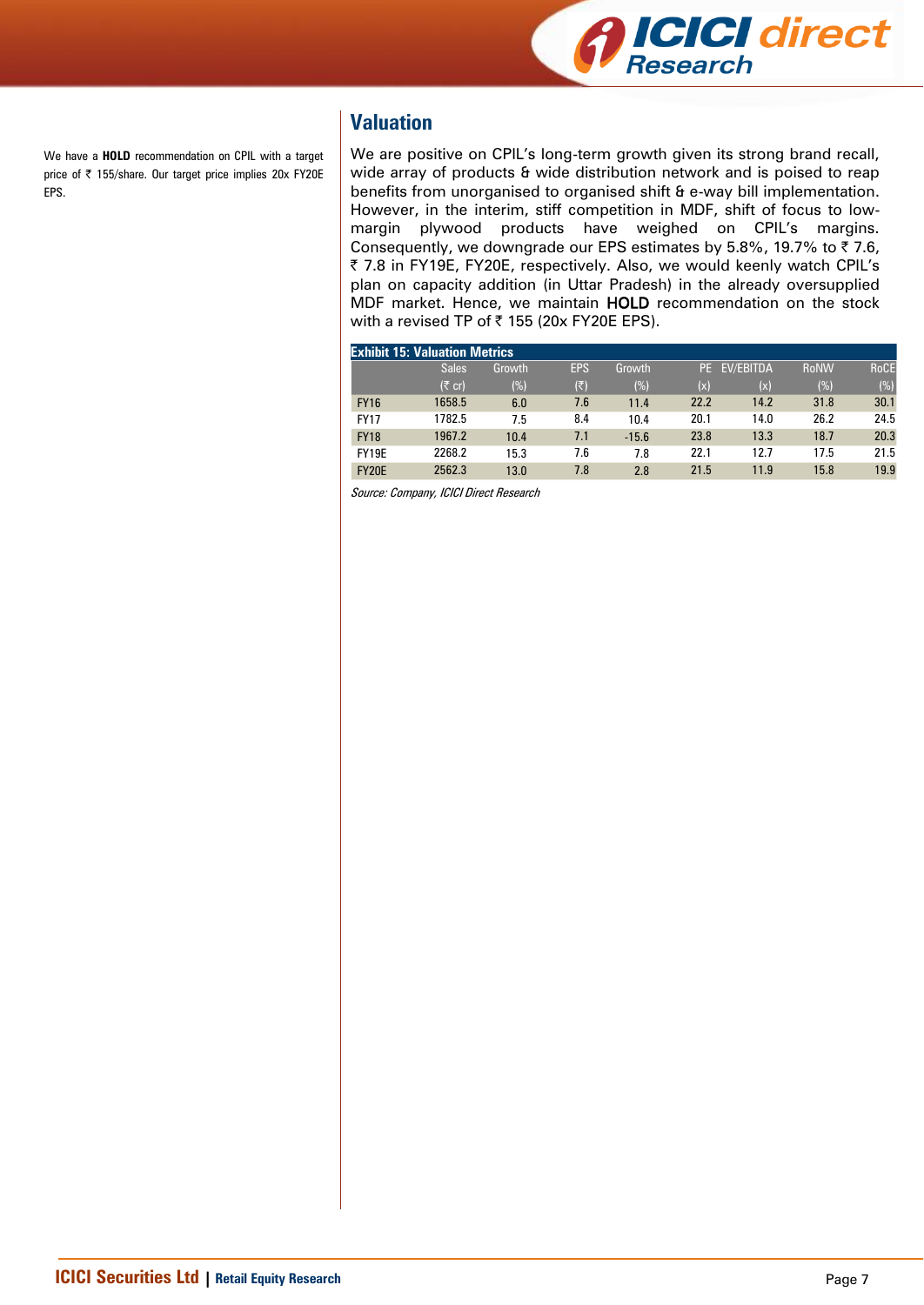

#### **Recommendation History vs. Consensus chart**



#### Source: Bloomberg, Company, ICICI Direct Research

| <b>Key events</b> |                                                                                                                                       |
|-------------------|---------------------------------------------------------------------------------------------------------------------------------------|
| Date              | Event                                                                                                                                 |
| FY04              | Rights issue 40% at ₹ 30 premium                                                                                                      |
| <b>FY04</b>       | Bonus 1:2 ratio                                                                                                                       |
| <b>FY07</b>       | Acquires 51% stake in Auro Sundaram                                                                                                   |
| <b>FY08</b>       | Stock split 1:10                                                                                                                      |
| FY08              | Acquisition of Star Ferro & Cement Ltd                                                                                                |
| <b>FY09</b>       | CFS business becomes operational                                                                                                      |
| <b>FY10</b>       | Acquires 51% stake in Aegis Business                                                                                                  |
| <b>FY13</b>       | Demerger of Star Ferro and Cement Ltd                                                                                                 |
| <b>FY13</b>       | Ventures into readymade furniture business                                                                                            |
| <b>FY14</b>       | Acquires 50% stake in Century Infotech                                                                                                |
| <b>FY14</b>       | Demerger of Aegis business                                                                                                            |
| <b>Nov-15</b>     | Plans to build an MDF facility in Punjab with annual capacity of 1,80,000 CBM with capital expenditure of $\sim\bar{\zeta}$ 400 crore |

#### Source: Company, ICICI Direct Research

|                 | <b>Top 10 Shareholders</b>       | <b>Shareholding Pattern</b> |       |                               |     |               |               |          |                     |               |
|-----------------|----------------------------------|-----------------------------|-------|-------------------------------|-----|---------------|---------------|----------|---------------------|---------------|
|                 | Rank Name                        | <b>Latest Filing Date</b>   |       | % 0/S Position (m) Change (m) |     | (in %)        | <b>Mar-18</b> | $Jun-18$ | $\textsf{Sep-18}^+$ | <b>Dec-18</b> |
|                 | Bhajanka (Sajjan)                | 31-Dec-18                   | 11.6% | 25.7                          | 0.5 | Promoter      | 72.0          | 72.3     | 72.3                | 72.3          |
| $\overline{2}$  | Agarwal (Sanjay)                 | 31-Dec-18                   | 11.1% | 24.8                          | 0.4 | <b>Public</b> | 28.0          | 27.7     | 27.7                | 27.7          |
| 3               | Agarwal (Divya)                  | 31-Dec-18                   | 7.5%  | 16.7                          | 0.0 | Others        | 0.0           | 0.0      | 0.0                 | 0.0           |
| $\overline{4}$  | Bhajanka (Santosh)               | 31-Dec-18                   | 7.0%  | 15.4                          | 0.0 | <b>Total</b>  | 100.0         | 100.0    | 100.0               | 100.0         |
| 5               | Khemani (Vishnuprasad)           | 31-Dec-18                   | 5.7%  | 12.7                          | 0.0 |               |               |          |                     |               |
| $6\overline{6}$ | Sriram Vanijya Pvt. Ltd.         | 31-Dec-18                   | 3.8%  | 8.5                           | 0.0 |               |               |          |                     |               |
|                 | Brijdham Merchants Pvt. Ltd.     | 31-Dec-18                   | 3.5%  | 7.7                           | 0.0 |               |               |          |                     |               |
| 8               | Sumangal International Pvt. Ltd. | 31-Dec-18                   | 3.5%  | 7.7                           | 0.0 |               |               |          |                     |               |
| 9               | Sumangal Business Pvt. Ltd.      | 31-Dec-18                   | 3.1%  | 6.8                           | 0.0 |               |               |          |                     |               |
| 10              | Sriram Merchants Pvt. Ltd.       | 31-Dec-18                   | 3.0%  | 6.7                           | 0.0 |               |               |          |                     |               |

#### Source: Reuters, ICICI Direct Research

| <b>Recent Activity</b>                           |     |                      |                                                |        |                      |
|--------------------------------------------------|-----|----------------------|------------------------------------------------|--------|----------------------|
| <b>Buys</b>                                      |     |                      | <b>Sells</b>                                   |        |                      |
| Investor name                                    |     | Value (m) Shares (m) | Investor name                                  |        | Value (m) Shares (m) |
| Pictet Asset Management Ltd.                     | 1.4 | 0.6                  | Agarwala (Hari Prasad)                         | $-4.1$ | $-1.6$               |
| Bhajanka (Sajjan)                                | 1.3 | 0.5                  | Lazard Asset Management, L.L.C.                | $-1.8$ | $-0.7$               |
| Agarwal (Sanjay)                                 | 1.0 | 0.4                  | Aditya Birla Sun Life AMC Limited              | $-0.8$ | $-0.3$               |
| Mirae Asset Global Investments (India) Pvt. Ltd. | 1.0 | 0.4                  | Northern Trust Investments, Inc.               | $-0.6$ | $-0.2$               |
| <b>HDFC Asset Management Co., Ltd.</b>           | 0.9 | 0.3                  | Union Asset Management Company Private Limited | $-0.3$ | $-0.1$               |
|                                                  |     |                      |                                                |        |                      |

Source: Reuters, ICICI Direct Research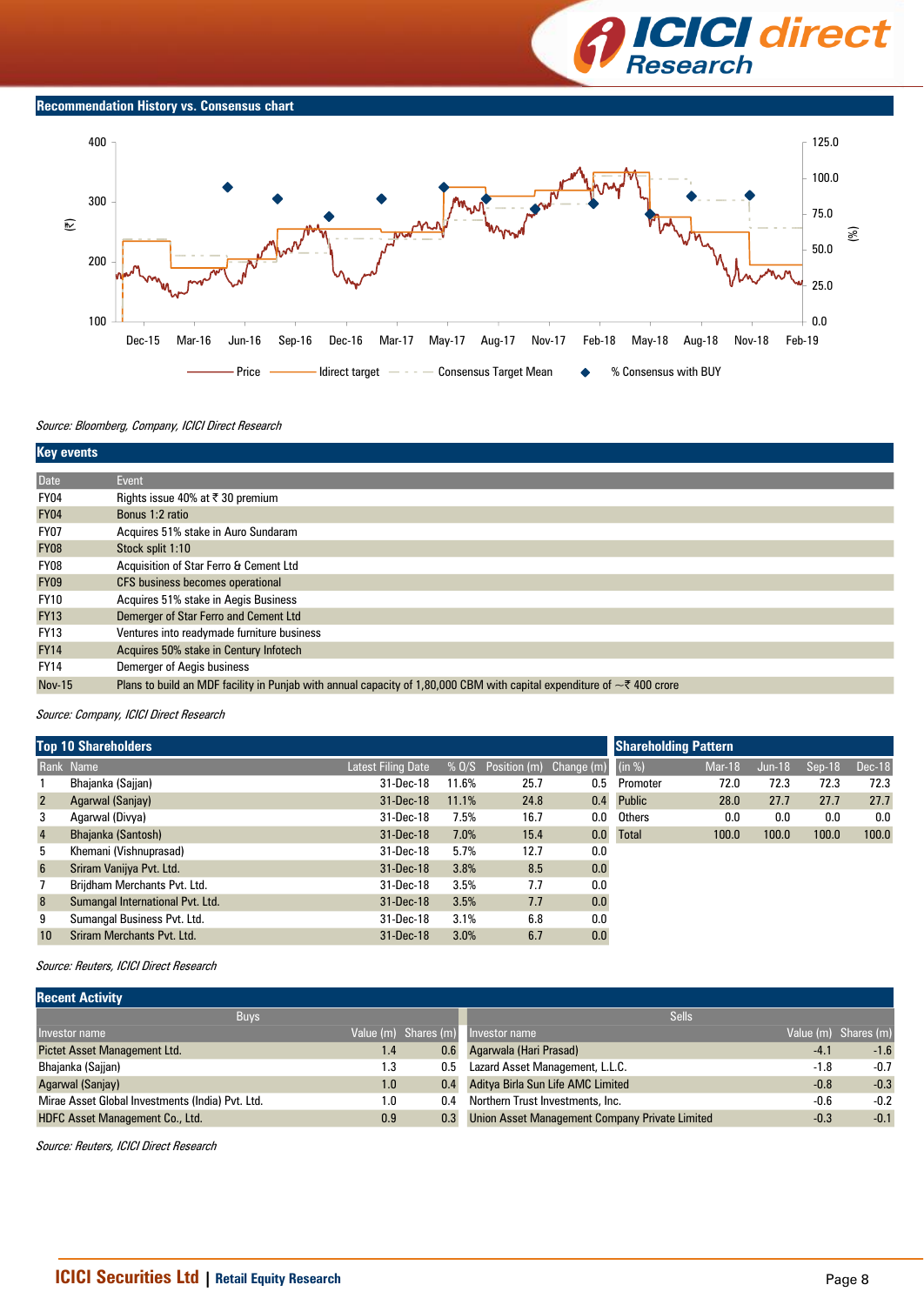

# **Financial summary**

| <b>Profit and loss statement</b> |             |             |         | $(5$ Crore)  |
|----------------------------------|-------------|-------------|---------|--------------|
| (₹ Crore)                        | <b>FY17</b> | <b>FY18</b> | FY19E   | <b>FY20E</b> |
| <b>Net Sales</b>                 | 1,782.5     | 1,967.2     | 2,268.2 | 2,562.3      |
|                                  |             |             |         |              |
| <b>Raw Material Expense</b>      | 602.6       | 691.7       | 839.1   | 957.4        |
| <b>Purchase of Traded Goods</b>  | 315.5       | 331.3       | 385.6   | 435.6        |
| Employee benefit expenses        | 256.7       | 283.9       | 327.4   | 369.8        |
| <b>Other Expenses</b>            | 315.7       | 354.3       | 399.0   | 454.7        |
| <b>Total Expenses</b>            | 1,490.4     | 1,661.2     | 1,951.1 | 2,217.5      |
| <b>EBITDA</b>                    | 292.0       | 306.1       | 317.2   | 344.8        |
| EBITDA Margin (%)                | 16.4        | 15.6        | 14.0    | 13.5         |
| Interest                         | 28.6        | 32.7        | 43.5    | 51.2         |
| Depreciation                     | 52.4        | 81.0        | 50.0    | 57.2         |
| Other income                     | 22.7        | 6.7         | 4.3     | 4.6          |
| <b>PBT</b>                       | 233.7       | 199.0       | 228.1   | 241.0        |
|                                  |             |             |         |              |
| <b>Taxes</b>                     | 48.1        | 42.4        | 59.3    | 67.5         |
| <b>PAT</b>                       | 185.6       | 156.6       | 168.8   | 173.5        |
| PAT Growth rate (%)              | 10.4        | (15.6)      | 7.8     | 2.8          |
| <b>Adjusted EPS (Diluted)</b>    | 8.4         | 7.1         | 7.6     | 7.8          |

Source: Company, ICICI Direct Research

| <b>Balance sheet</b>             |             |             |              | (₹ Crore)    |
|----------------------------------|-------------|-------------|--------------|--------------|
| (₹ Crore)                        | <b>FY17</b> | <b>FY18</b> | <b>FY19E</b> | <b>FY20E</b> |
| Liabilities                      |             |             |              |              |
| <b>Equity Capital</b>            | 22.3        | 22.3        | 22.3         | 22.3         |
| <b>Reserve and Surplus</b>       | 686.4       | 815.7       | 942.3        | 1,072.4      |
| <b>Total Shareholders funds</b>  | 708.6       | 837.9       | 964.5        | 1,094.7      |
| <b>Total Debt</b>                | 422.9       | 360.3       | 358.5        | 431.9        |
| Deferred Tax Liability           | (61.9)      | (69.0)      | (69.0)       | (69.0)       |
| <b>Total Liabilities</b>         | 1,070.0     | 1,129.0     | 1,254.0      | 1,458.0      |
| Assets                           |             |             |              |              |
| <b>Gross Block</b>               | 542.2       | 715.3       | 1,051.6      | 1,143.6      |
| Less Acc. Dep                    | 293.5       | 174.1       | 431.7        | 488.9        |
| <b>Net Block</b>                 | 248.7       | 541.2       | 619.9        | 654.7        |
| Net Intangibles Assets           | 0.7         | 0.5         | 1.1          | 1.9          |
| Expenditure on new projects      | 244.4       |             |              |              |
| <b>Capital WIP</b>               | 39.6        | 119.8       | 130.3        | 130.3        |
| <b>Total Fixed Assets</b>        | 533.4       | 661.5       | 751.3        | 786.9        |
| Investments                      | 96.1        | 96.0        | 96.0         | 96.0         |
| Inventory                        | 263.8       | 338.2       | 365.1        | 440.5        |
| <b>Sundry Debtors</b>            | 335.3       | 314.5       | 337.7        | 409.6        |
| Loans & Advances                 | 14.6        | 25.6        | 29.5         | 61.4         |
| Cash & Bank Balances             | 53.8        | 16.5        | 49.5         | 67.8         |
| <b>Other Current Assets</b>      | 188.6       | 137.6       | 154.7        | 185.5        |
| <b>Total Current Assets</b>      | 856.2       | 832.4       | 936.6        | 1,164.8      |
| <b>Trade Payable</b>             | 281.2       | 318.4       | 367.1        | 414.7        |
| <b>Other Current Liabilities</b> | 123.4       | 141.2       | 161.1        | 180.6        |
| Provisions                       | 11.5        | 1.5         | 1.8          | (5.0)        |
| <b>Net Current Assets</b>        | 440.1       | 371.4       | 406.6        | 574.6        |
| <b>Total Assets</b>              | 1,070.0     | 1.129.0     | 1.254.0      | 1,458.0      |

Source: Company, ICICI Direct Research

| <b>Cash flow statement</b>          |             |             |         | (₹ Crore) |
|-------------------------------------|-------------|-------------|---------|-----------|
| (₹ Crore)                           | <b>FY17</b> | <b>FY18</b> | FY19F   | FY20E     |
| Profit after Tax                    | 185.6       | 156.6       | 168.8   | 173.5     |
| Depreciation                        | 52.4        | 81.0        | 50.0    | 57.2      |
| Interest                            | 28.6        | 32.7        | 43.5    | 51.2      |
| Others                              | (56.5)      | (137.6)     | (90.1)  | (13.6)    |
| Cash Flow before wc changes         | 258.2       | 175.1       | 231.4   | 335.8     |
| Net Increase in Current Assets      | (14.3)      | 88.6        | 26.4    | (58.4)    |
| Net Increase in Current Liabilities | (3.0)       | 14.2        | (0.5)   | (133.8)   |
| Net CF from operating activities    | 240.9       | 277.9       | 257.4   | 143.5     |
| (Purchase)/Sale of Fixed Assets     | (98.1)      | (373.6)     | (128.6) | (92.0)    |
| Net CF from Investing activities    | (301.7)     | (192.4)     | (136.9) | (104.0)   |
| Dividend                            | (26.7)      | (39.2)      | (42.2)  | (43.4)    |
| Interest paid                       | (28.6)      | (32.7)      | (43.5)  | (51.2)    |
| Inc / (Dec) in Loans                | 130.0       | (62.6)      | (1.8)   | 73.5      |
|                                     |             |             |         |           |
| Net CF from Financing activities    | 74.6        | (134.5)     | (87.5)  | (21.1)    |
| Net Cash flow                       | 13.8        | (49.0)      | 33.0    | 18.3      |
| Opening Cash                        | 19.0        | 53.8        | 16.5    | 49.5      |
| Closing Cash/ Cash Equivalent       | 53.8        | 16.5        | 49.5    | 67.8      |
|                                     |             |             |         |           |

Source: Company, ICICI Direct Research

| <b>Key ratios</b>           |             |             |              |       |
|-----------------------------|-------------|-------------|--------------|-------|
|                             |             |             |              |       |
|                             | <b>FY17</b> | <b>FY18</b> | <b>FY19E</b> | FY20E |
| Per Share Data (₹)          |             |             |              |       |
| <b>EPS - Diluted</b>        | 8.4         | 7.1         | 7.6          | 7.8   |
| Cash EPS                    | 10.7        | 10.7        | 9.8          | 10.4  |
| <b>Book Value</b>           | 31.9        | 37.7        | 43.4         | 49.3  |
| Dividend per share          | 1.2         | 1.8         | 1.9          | 2.0   |
| Operating Ratios (%)        |             |             |              |       |
| EBITDA / Net Sales          | 16.4        | 15.6        | 14.0         | 13.5  |
| PAT / Net Sales             | 10.4        | 8.0         | 7.4          | 6.8   |
| <b>Inventory Days</b>       | 54          | 63          | 59           | 63    |
| Debtor Days                 | 69          | 58          | 54           | 58    |
| <b>Creditor Days</b>        | 58          | 59          | 59           | 59    |
| Return Ratios (%)           |             |             |              |       |
| RoE                         | 26.2        | 18.7        | 17.5         | 15.8  |
| RoCE                        | 24.5        | 20.3        | 21.5         | 19.9  |
| RoIC                        | 24.5        | 22.4        | 24.6         | 22.6  |
| <b>Valuation Ratios (x)</b> |             |             |              |       |
| EV / EBITDA                 | 14.0        | 13.3        | 12.7         | 11.9  |
| P/E (Diluted)               | 20.1        | 23.8        | 22.1         | 21.5  |
| EV / Net Sales              | 2.3         | 2.1         | 1.8          | 1.6   |
| Market Cap / Sales          | 2.1         | 1.9         | 1.6          | 1.5   |
| Price to Book Value         | 5.3         | 4.5         | 3.9          | 3.4   |
| <b>Dividend Yield</b>       | 0.7         | 1.0         | 1.1          | 1.2   |
| Solvency Ratios (x)         |             |             |              |       |
| Net Debt / Equity           | 0.5         | 0.4         | 0.3          | 0.3   |
| Debt / EBITDA               | 1.4         | 1.2         | 1.1          | 1.3   |
| <b>Current Ratio</b>        | 1.8         | 1.7         | 1.6          | 1.8   |
| <b>Quick Ratio</b>          | 1.2         | 1.0         | 0.9          | 1.0   |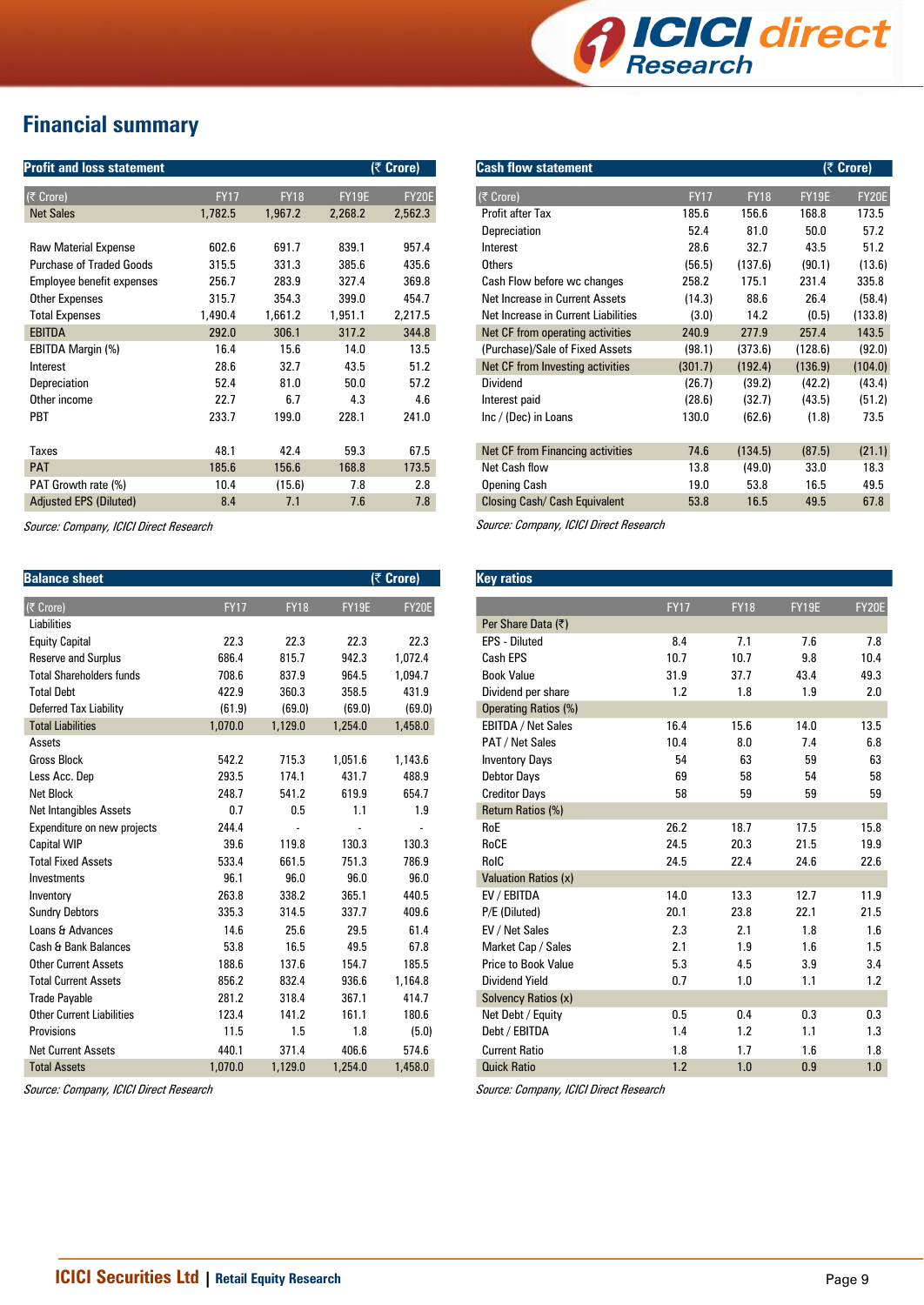

#### $\overline{\phantom{a}}$ ICICI Direct Research coverage universe (Plywood)

|                                                       | $19191$ $19190$ $11900$ $1910$ $1910$ $19100$ $1911$ $19100$ $1910$ |     |              |       |                 |      |                         |        |      |                  |               |      |                                   |     |         |     |                |                   |
|-------------------------------------------------------|---------------------------------------------------------------------|-----|--------------|-------|-----------------|------|-------------------------|--------|------|------------------|---------------|------|-----------------------------------|-----|---------|-----|----------------|-------------------|
|                                                       | CMP                                                                 |     |              | M Cap | EPS $(\bar{z})$ |      |                         | P/E(x) |      |                  | EV/EBITDA (x) |      |                                   |     | P/B (x) |     | <b>RoE</b> (%) |                   |
| Sector / Company                                      | /(₹)                                                                |     | TP(₹) Rating |       |                 |      | (そ Cr) FY18 FY19E FY20E |        |      | FY18 FY19E FY20E |               |      | FY18 FY19E FY20E FY18 FY19E FY20E |     |         |     |                | <b>FY18 FY19E</b> |
| Century Plyboard (CENPLY)                             | 168                                                                 | 155 | Hold         | 3733  | 7.1             | 7.6  | 7.8                     | 23.8   | 22.1 | 21.5             | 13.3          | 12.7 | 11.9                              | 4.5 | 3.9     | 3.4 | 18.7           |                   |
| Greenply (MTML)                                       | 204                                                                 | 220 | Hold         | 2481  | 11.2            | 11.2 | 10.5                    | 18.4   | 18.3 | 19.6             | 11.0          | 12.9 | 10.4                              | 3.2 | 2.7     | 2.4 | 17.2           | 14.8              |
| $\cdots$<br>$\sim$ $\sim$ $\sim$ $\sim$ $\sim$ $\sim$ | __                                                                  |     |              |       |                 |      |                         |        |      |                  |               |      |                                   |     |         |     |                |                   |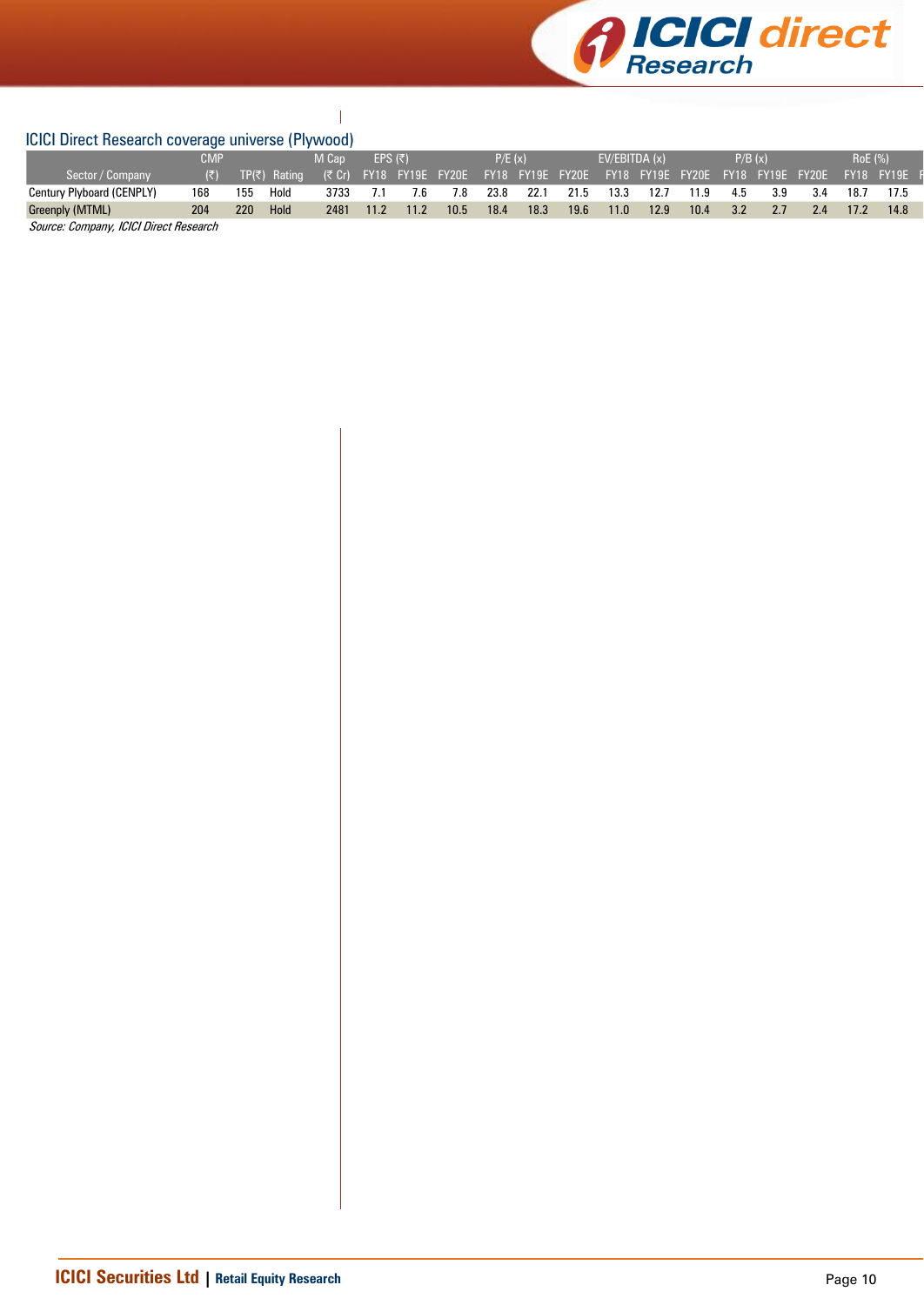

### RATING RATIONALE

ICICI Direct Research endeavours to provide objective opinions and recommendations. ICICI Direct Research assigns ratings to its stocks according to their notional target price vs. current market price and then categorises them as Strong Buy, Buy, Hold and Sell. The performance horizon is two years unless specified and the notional target price is defined as the analysts' valuation for a stock.

Strong Buy: >15%/20% for large caps/midcaps, respectively, with high conviction; Buy: >10%/15% for large caps/midcaps, respectively; Hold: Up to  $+/10%$ ; Sell: -10% or more;



Pankaj Pandey **Head – Research head pankaj.pandey@icicisecurities.com** 

ICICI Direct Research, ICICI Securities Limited, 1st Floor, Akruti Trade Centre, Road No 7, MIDC, Andheri (East) Mumbai – 400 093 research@icicidirect.com